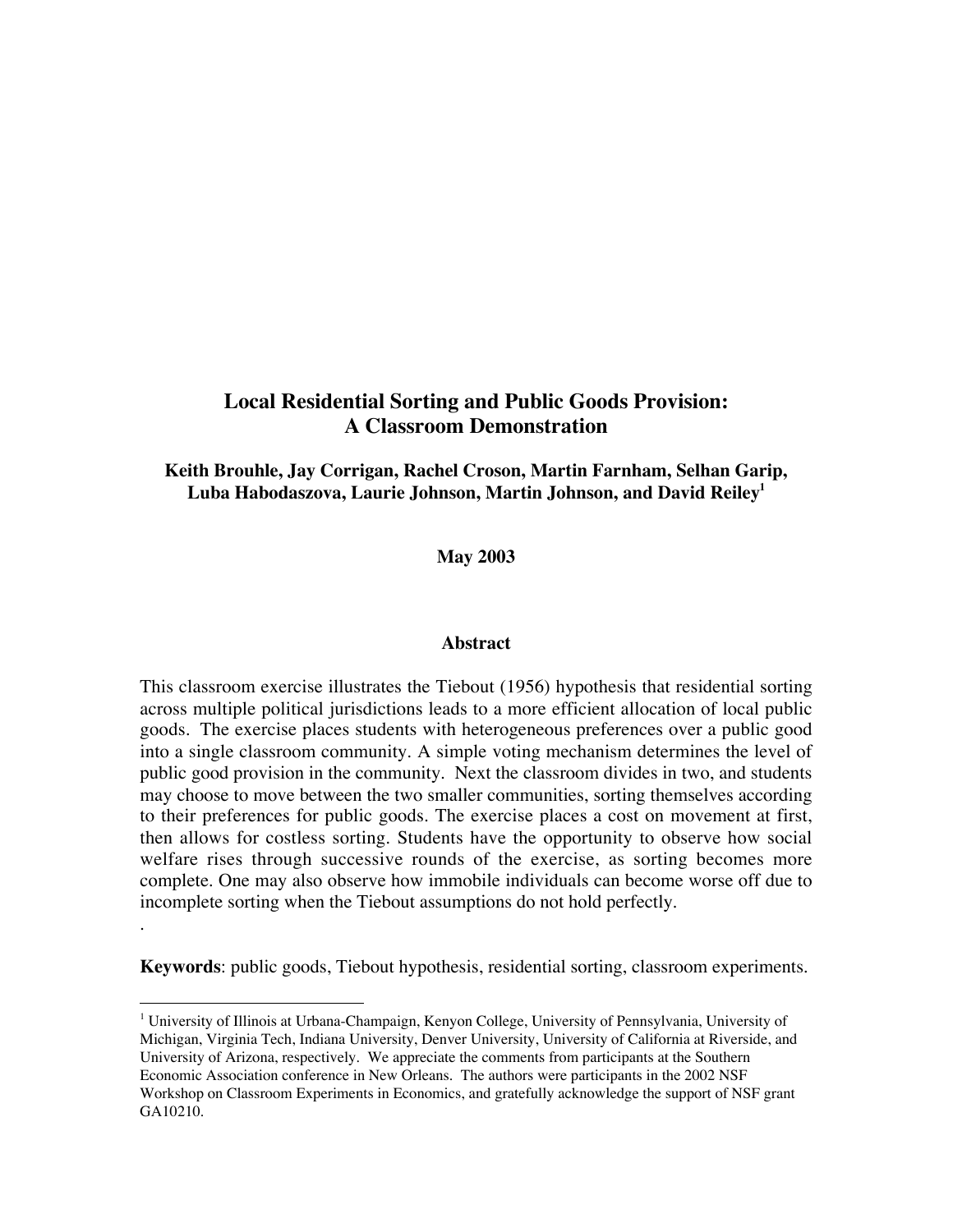#### **I. Introduction**

Students in undergraduate public finance courses learn that market provision of public goods is generally inefficient, due to the non-excludable and non-rival characteristics of such goods. Centralized government provision of such goods may also prove inefficient for public goods that are consumed locally, due to heterogeneous preferences or heterogeneous opportunity costs. By this argument, neither centralized nor market institutions can efficiently provide local public goods.<sup>2</sup>

In a seminal paper, Tiebout (1956) suggests that the problem of efficient local public goods provision can be solved through political institutions whose outcomes resemble those of competitive markets. Tiebout argues that if a sufficient number of communities exist to accommodate the different types of preferences, individuals can sort themselves into communities that provide their most-desired bundle of public goods and taxes. Competition between communities would ensure that local public goods are provided at the lowest cost. Tiebout assumes that each community would impose a head tax equal to the cost of provision divided by the population of the community. If there exist at least as many communities as types of consumers and an optimal community size for each pattern of tastes, if no externalities or economies of scale are present, if residents have full information about available options, and if sorting is costless, $3$  the equilibrium allocation will maximize social welfare.

The following classroom demonstration is designed to illustrate the efficiency gains that can arise from decentralization and local sorting, as well as problems that arise when certain assumptions of the Tiebout model are not met. The classroom at first comprises a single community of students with heterogeneous preferences for a public good, and they determine the level of public-good provision via a simple voting mechanism. Next, the classroom divides into two communities, each of which determines its own level of public good provision. Then the students have the opportunity to relocate to the community with the level of public good closer to their tastes. At first some students must stay in their original location, but in the final

 $\frac{1}{2}$  $2$  The discussion is usually found in the context of fiscal federalism. For example, see Hyman (1993), Rosen (2002), or Stiglitz (2000).

 $3$  Tiebout also lists two other assumptions. He excludes employment factors from the analysis and also imposes the assumption that city planners try to achieve the efficient community size. This last assumption is equivalent to minimizing the average cost of production of the local public good in each community.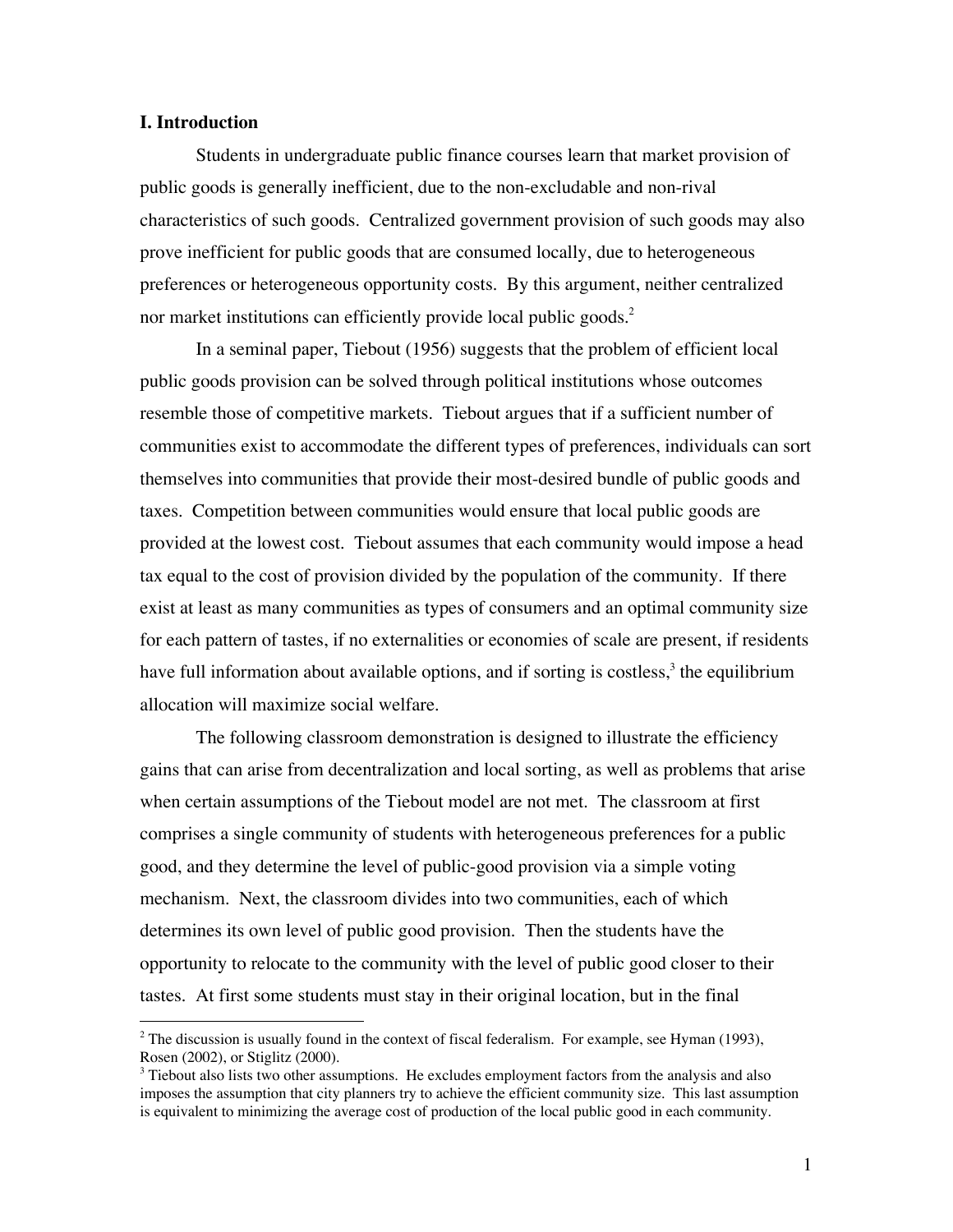treatment all students become mobile. After each round of sorting, each community determines a new level of public good provision. Students see how welfare rises as sorting becomes more complete. This game illustrates the Tiebout sorting equilibrium and the possibility of an efficient provision of local public goods. It also highlights the usefulness of markets in general and the assumptions necessary for a well-functioning market to reach an efficient outcome. The third treatment may foster classroom discussion about "white flight" from inner-city school districts, as it shows how some immobile individuals become worse off when mobile individuals move.

#### **II. Procedures**

The classroom demonstration takes about 30 minutes, which leaves time for class discussion afterward. The demonstration will work in classes with as few as four students or as many as 100 students, but the ideal class size is probably between 20 and 40. For large classes, teaching assistants will be required to aid in the counting of "votes." The exercise, while designed primarily for a public-finance course, can be employed in any political science, public policy, sociology, or economics course that covers government provision of public goods or services.

Each student receives a packet that should be prepared in advance of the classroom discussion. The packet includes: (1) a colored set of instructions with record sheet (e.g., half the students receive red and half yellow), (2) a different colored ribbon or index card (e.g., half the students receive white and half blue), and  $(3 -$  optional) four ballots on which to write votes. The color of the instructions denotes each student's value for the public good, while the color of the ribbon or index card denotes each student's mobility (whether one may change communities). It works well to put all the materials into a large envelope in advance of the class.

The overall distribution of packets in the class should be approximately half red and half yellow, but the red and yellow packets should not be evenly distributed between the two sides of the classroom. For reasons that will become apparent, we recommend that packets be unevenly distributed across the classroom after the students are seated. For example, two-thirds of the packets on the right side of the classroom should be red, while two-thirds of the packets on the left side of the classroom should be yellow. To do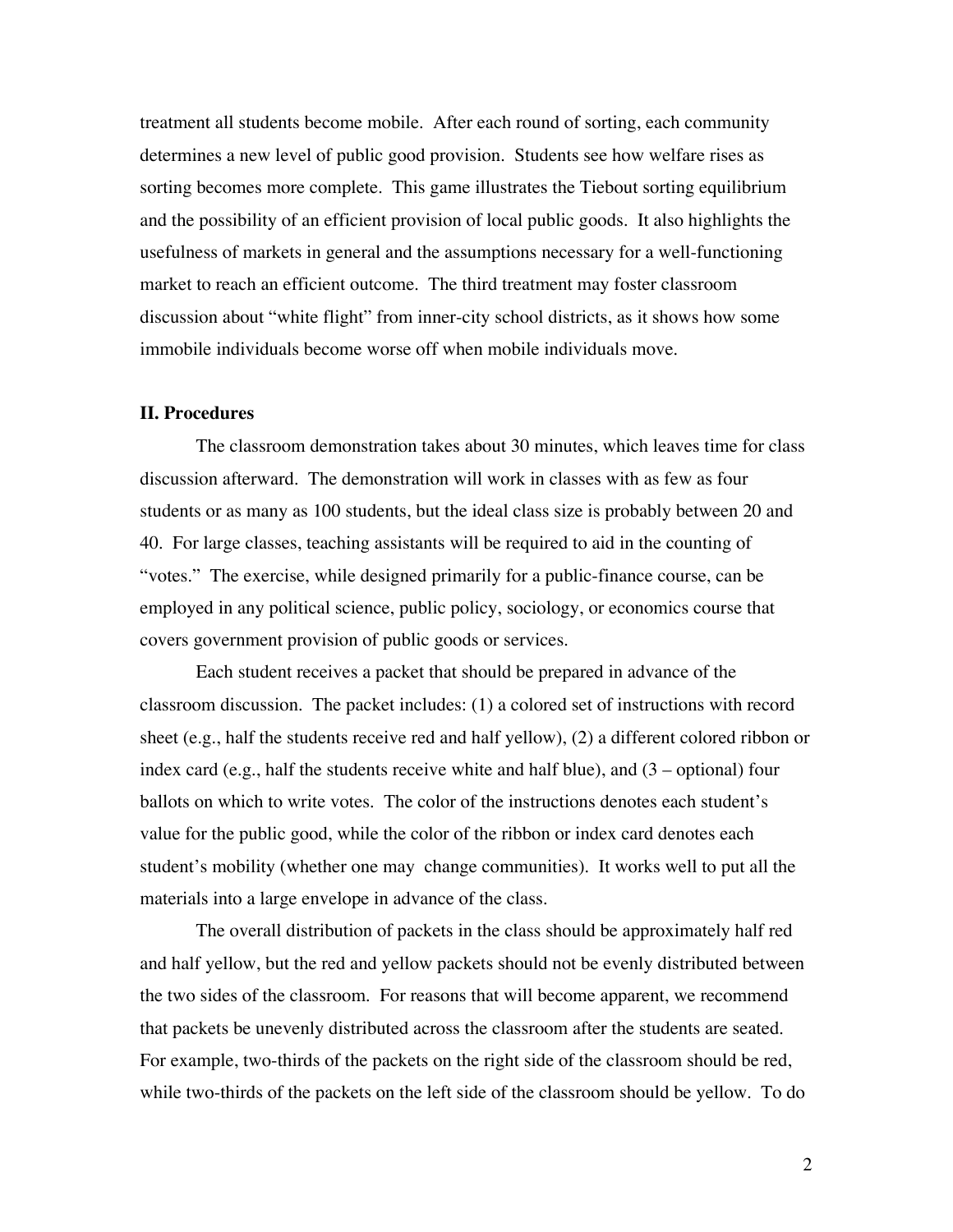this, we recommend ordering the packets a one red, two yellow, one red, two yellow, and so forth, to be handed out on the right, but one yellow, two red, one yellow, two red, and so forth to be handed out on the left). The distribution of

Students are asked to open their packets and follow along as the instructions are read aloud. The instructions include examples of how students calculate their individual welfare at the end of each of four "academic years." The only difference between the red instructions and the yellow instructions is the value each student has for the public good, dormitory parties and social events.

Each student begins Year 1 as a resident in a single dorm comprised of all students in the classroom. In order to calculate after-tax welfare (explained further below), each student is endowed with an equal spending allowance of \$1000 per academic year. The dorm must collectively choose a level of taxation, *T,* between 0 and 100, that each student will pay equally. The taxes will be spent collectively to sponsor dorm parties and social events.<sup>4</sup> Students with red instructions (high valuation students) value enjoyment from the dorm social events as *2T.* Students with yellow instructions (low valuation students) value the social events as  $O(T)$  from the same level of  $T$ provision. Each type of student (red or yellow) receives instructions revealing the gross benefit he or she receives from parties and social events. By assumption, a unit of "social events" costs \$1. Hence, the marginal benefit of contributing always exceeds the marginal cost to the high valuation students, while the marginal cost always exceeds the marginal benefit to the low valuation students.

In each year of the game, the entire class "votes" on a level of social event taxation.<sup>5</sup> The simple public choice mechanism, which is repeated in each year, works as follows:

 $\frac{1}{4}$ <sup>4</sup> We chose dorm parties as our local public good because they are provided locally (within a single dorm or hallway), and they come reasonably close to being both non-excludable and non-rival among the dorm residents. (The instructor may choose during the post-experiment discussion to elicit from students how parties might not be a "pure" public good – for example, while entertainment and decorations tend to be non-rival, refreshments tend to be rival in consumption.)

<sup>&</sup>lt;sup>5</sup> Note, at this point, we abstract from the Tiebout model. In Tiebout's framework, there exist a multitude of community planners that compete for residents by setting the level of the local public good and corresponding tax level. Consumers, then, choose among the different communities to find their most preferred bundle of public good level and taxes. In our framework, we have replaced the community planners by eliciting consumer preferences. While this is technically not how Tiebout framed his model, it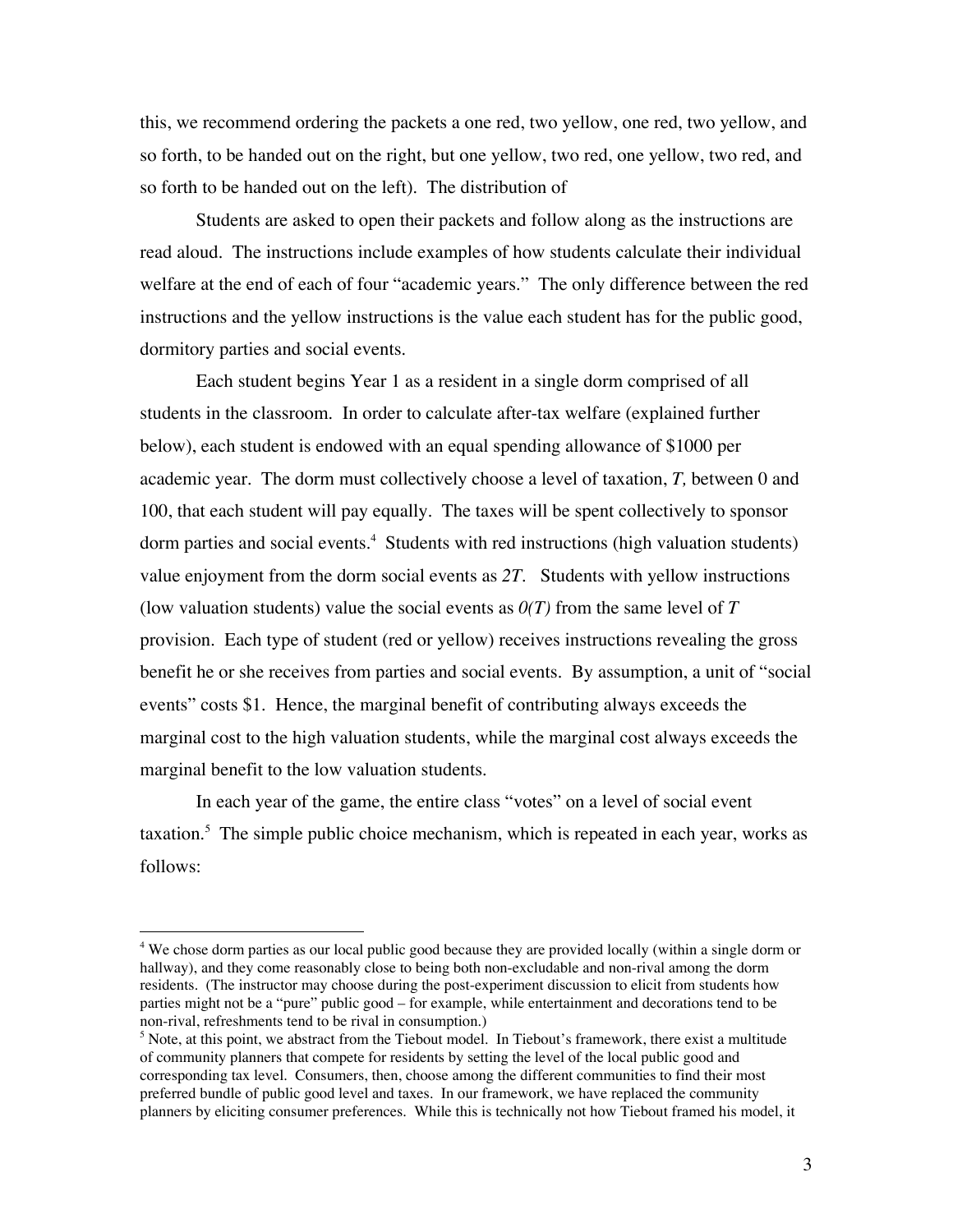The social planner (instructor) announces three possible choices of *T* on the ballot—\$0, \$50, or \$100. Residents are polled on their preferred level. Low valuation residents should prefer  $T = 0$  while high valuation residents should prefer  $T = 100$ . The *T* = 50 option allows a choice for students who are either confused or altruistic and makes students less suspicious that the deck is stacked in favor of a certain outcome. After tallying votes, the social planner sets the level of *T* at the weighted average of the three options:  $T^* = p_0(0) + p_{50}(50) + p_{100}(100)$ , where  $p_i$  is the fraction of votes in favor of choice *i*. 6 Conducting this vote is the most complicated part of the exercise. In a class of 30-40, students can simply raise their hands and the professor and possibly teaching assistants can count the hands being raised. In large classes, paper ballots may facilitate the process.

The instructor enters the votes each option receives into a spreadsheet<sup>7</sup>, which calculates the voted-upon tax level, *T\**. Students calculate their after-tax welfare after each vote according to the *T\** that has been chosen and announced. For high-valuation students, the calculation is  $(2T^*)$ - $T^*$  + \$1000; for low valuation students, the calculation is  $0(T^*)$ - $T^*$  + \$1000. After students have an opportunity to compute their after-tax welfare, the instructor should ask for a show of hands on the question: "How many of you are receiving after-tax welfare greater than your initial spending allowance of \$1000?" and, "How many less than your initial spending allowance of \$1000?" Individuals who raise their hand to the first question are high valuation types, assuming the students have computed their individual welfare correctly. The balance of the class is made up of low valuation types. The instructor will then enter the number of each type into the spreadsheet to calculate the social welfare  $(W<sub>s</sub>)$  for the class; e.g.,  $W<sub>s</sub> =$  $(N_H)(1000 + 2T^* - T^*) + (N_L)(1000 - 0T^* - T^*) = (N_H)(1000 + T^*) + (N_L)(1000 - T^*)$ , where  $N_H$  equals the number of high valuation consumers and  $N_L$  the number of low valuation students.

 $\overline{a}$ 

accomplishes the same task as Tiebout's community planners and allows for more involvement by the students in a classroom setting.

<sup>&</sup>lt;sup>6</sup> A median-voter setup could be employed here for advanced classes in political economy, with mayoral candidates committing to a level of *T*. However, endogenizing the platform choice of candidates would add time and complication to the demonstration.

 $7A$  spreadsheet for calculating social welfare is available at

<sup>&</sup>lt;www2.kenyon.edu/depts/economics/corrigan/stable/lpg.xls>.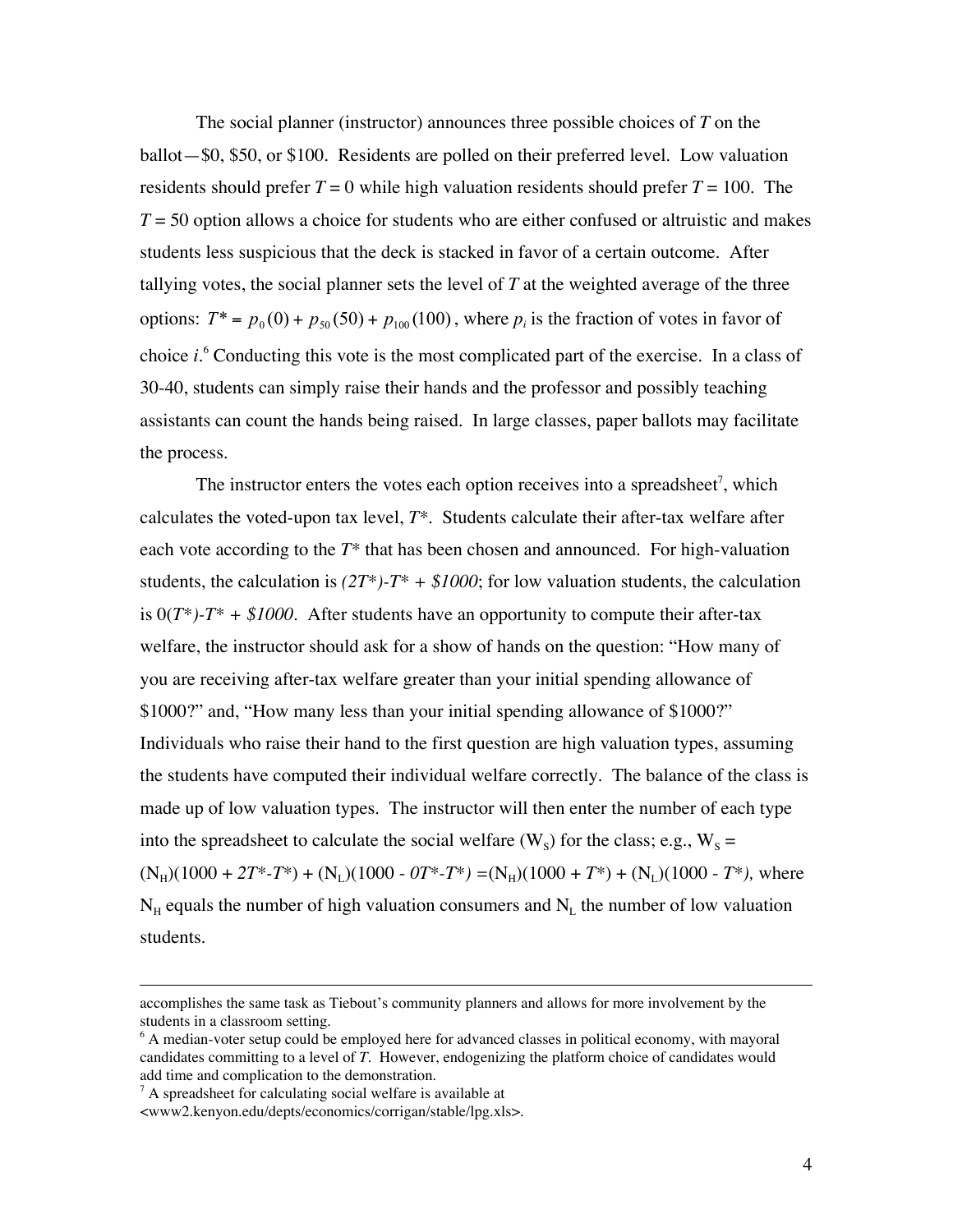In Year 2, the classroom is arbitrarily divided into two separate dorms (e.g., "North" and "South"). This is done by means of a volunteer in the back of the classroom, and a roll of toilet paper. The roll is tossed to the volunteer and allowed to unroll in the air, neatly dividing the class roughly in half, into "North" and "South" dormitories. Each half of the class now votes on a separate level of taxation, *T,* and hence public provision, *nT*. Again, students calculate their after-tax welfare and the instructor enters  $T_N^*$  for North and  $T_s^*$  for South into the spreadsheet. In each community, the instructor now asks: "How many of you have *improved* your after-tax welfare from the *previous* year's *after-tax welfare*?" In contrast to Year 1, this and all subsequent years frame the question in terms of after-tax welfare relative to the previous year. This is done so that students will see that more people become better off as communities separate into different types, *even for the low types who are receiving a net loss from taxation.* In each subsequent year, more people should now raise their hands, and reported social welfare will increase. Year 2 is complete.

If packets were initially distributed in an uneven fashion (such as the recommended split of two-thirds red in one half of the class and two-thirds yellow in the other half of the class), then social welfare will rise somewhat in Year 2. This occurs because the level of *T* chosen in the two communities will differ. Different levels of the local public good will provide a clear signal to residents about which communities they will want to choose in Year 3.<sup>8</sup>

In Year 3, certain individuals are permitted to leave their original community and move into the other in order to take advantage of the more acceptable package of public goods and taxes. Some students will physically change their location in the classroom during this year and the next. Those who have received a blue ribbon or index card are entitled to move freely. They can be thought of as having sufficient additional income to afford some fixed cost of moving, or as having no other non-financial constraints on moving. A toll bridge between the communities may be set up, in which the social planner collects a toll in the form of the blue card or ribbon from anyone who wishes to pass. Those without a blue pass must remain in their original community. Sorting

 <sup>8</sup>  ${}^8$  If the division of the original community into two led to equal levels of *T* in both communities, coordination would be required to find the sorting equilibrium. This could be done, but would take additional time. Hence the recommended uneven initial distribution of types (packets).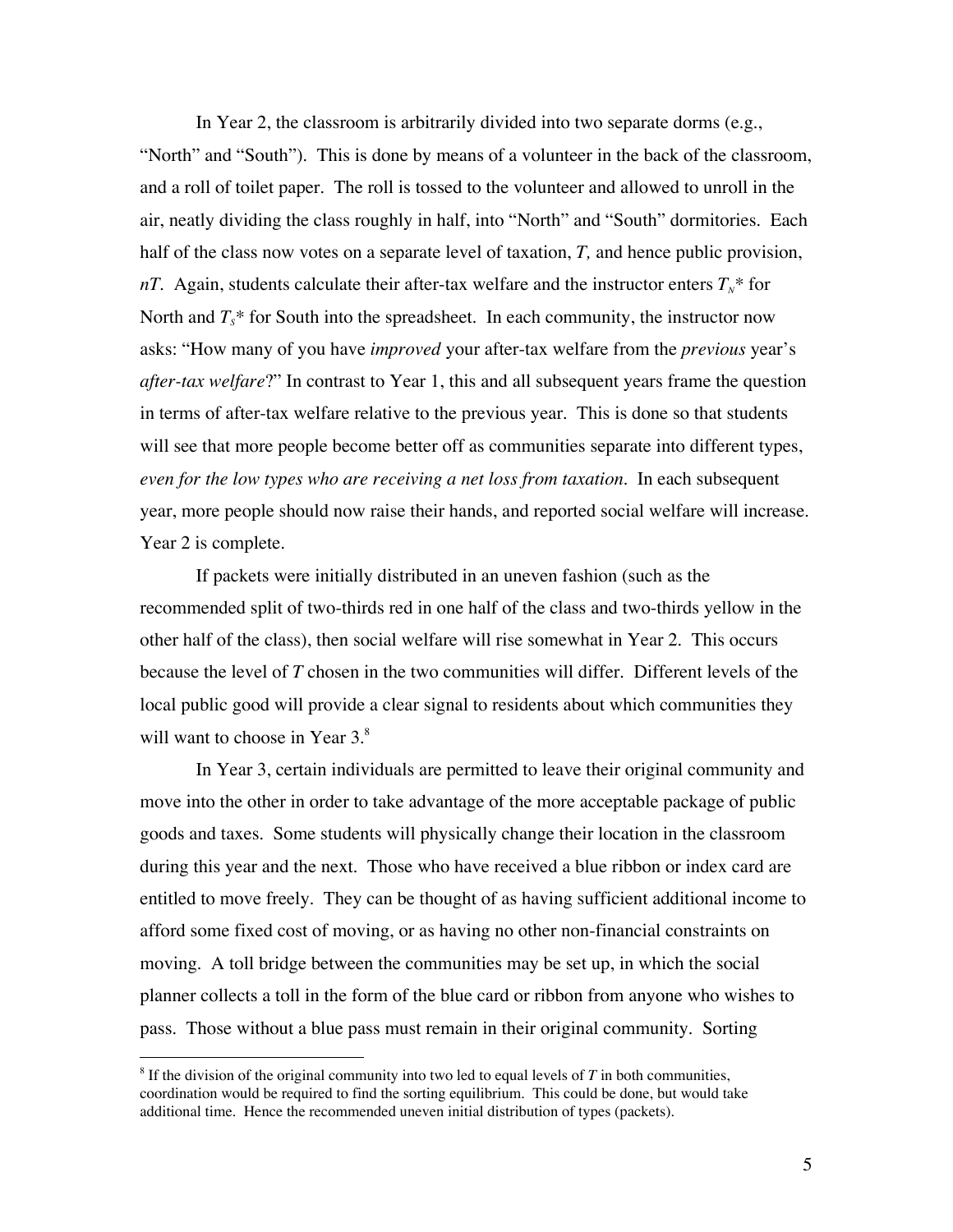commences, votes in North and South are again taken, and *T\** for each community is calculated. Students again calculate their after-tax welfare, and the instructor again surveys the class and calculates social welfare. The instructor should repeat the question: "How many of you have *improved* your after-tax welfare from the *previous* year's *aftertax welfare*?" More people should raise their hand than at the end of Year 2. Year 3 is complete.

It is worth noting that while social welfare will have risen in Years 2 and 3, the welfare of some individuals may have fallen. These will be either low types whose taxes have increased over the previous round, or high types whose taxes have decreased. In the classroom discussion at the end, especially with regards to costly mobility, it is worth noting why the welfare of some individuals fell in Year 3.

In Year 4, individuals are now told that mobility is costless. Everyone is allowed to freely choose the community (North or South) that best suits him or her. Once again, some students will migrate across the classroom from one community into another. When students have settled into their chosen communities,  $T_N^*$  and  $T_S^*$  are determined, individual and social welfare are calculated, and results are posted.

As a final gesture, all students are asked at this point to hold up their colored record sheet. The students should observe that most, if not all, residents of each community now have the same colored instruction sheet, and hence the same valuation of the local public good. As the Tiebout hypothesis predicts, individuals sort themselves into communities made up of others with similar preferences for public goods and spending, signified by the different types represented by the red and yellow record sheets. They should also note that all individuals' welfare rose in Year 4, and that social welfare is at its highest level yet in the demonstration.

#### **III. Discussion**

This exercise can generate a rich class discussion. To begin, the instructor may use the game example to highlight the predictions and assumptions of the model.

Assuming the packets were distributed in an uneven fashion (as suggested), the two communities ("dorms") in Year 2 chose a different level of tax depending upon which preference type predominated. The dorm with more high types voted for higher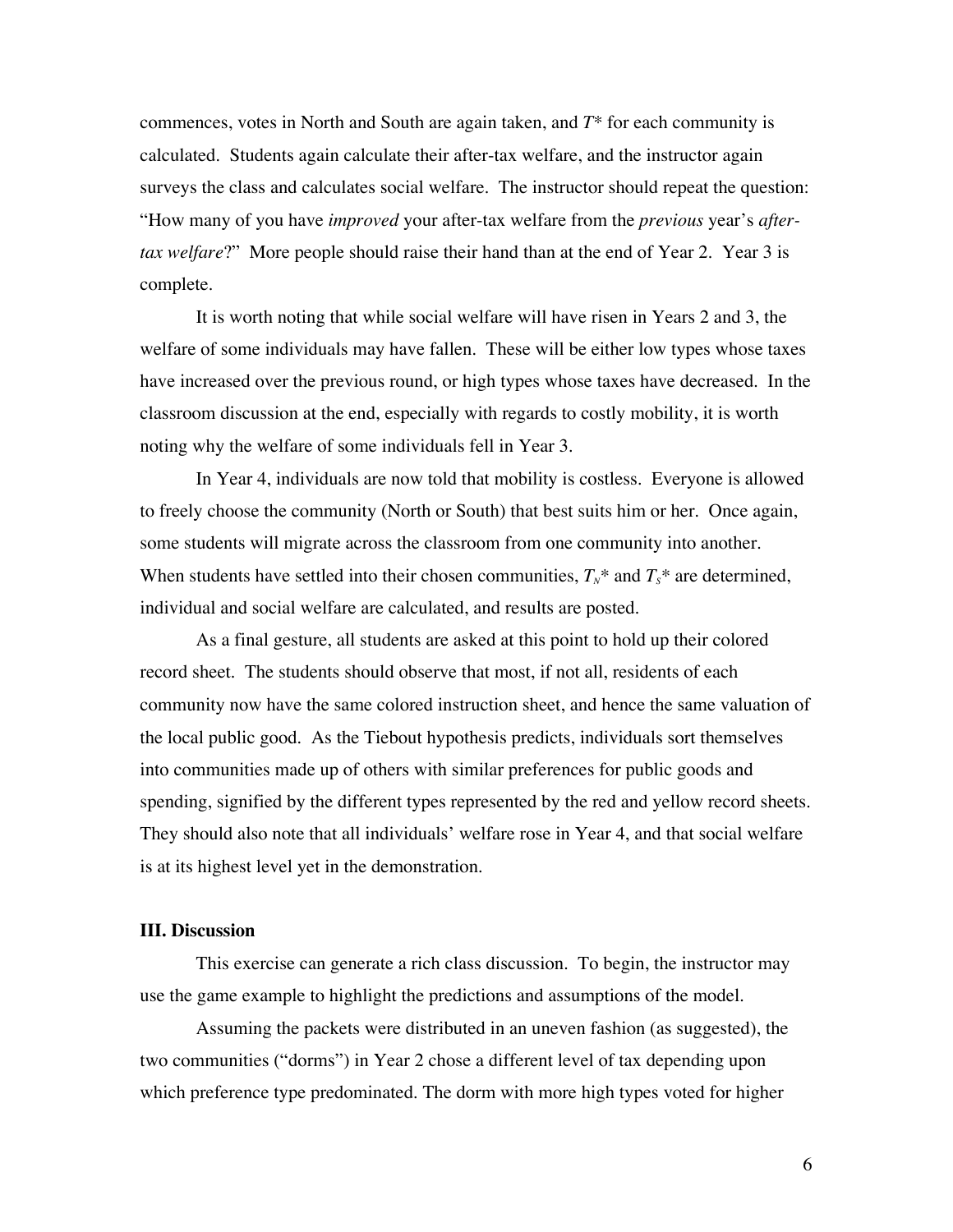taxes; the other dorm, with more low types, voted for lower taxes. On average, more of each type had their preference more closely satisfied in Year 2 versus Year 1, increasing total social welfare. This is not to say, though, that everyone's individual welfare improved. "Low types" were stuck spending some of their allowance on dorm social events (more in one dorm than the other), when they would have preferred spending it on something else.

When mobility increased in Year 3, remaining only partial (only the people with blue cards could switch dorms), the equilibrium level of the local public good in the two communities further diverged. In each dorm, some individuals in the minority were able to move to the other community. Social welfare further improved.

Once mobility was completely free, the Tiebout predictions were realized: everyone<sup>9</sup> moved to the dorm of their choice. Those with preferences for spending their money on a community dorm parties and social events lived in a dorm with a high socialevent tax, while the other students ended up keeping their entire spending allowance and getting no dorm social functions.

In the process of a classroom discussion, certain conclusions should be emphasized. First, both types of individuals experience welfare gains by the end of the game. Low-valuation students start with a negative net benefit and end with a net benefit of zero.<sup>10</sup> High-valuation students start with a positive net benefit and also experience an increase in successive years. What changes result in increases in individual welfare over time? Does welfare only go up for an individual when the individual moves? What about individuals who never move? Does their welfare change as a result of other people moving? When does the migration of other people raise an individual's welfare, and when does it lower it? Does the situation improve in aggregate? What about for each individual or family?

The classroom discussion should focus on how individual and total welfare change over the successive years of the demonstration, and emphasize changes in social welfare. It is worth projecting or writing on a chalkboard the social welfare calculation from the spreadsheet for each year, so students can observe the progression. By the end

<sup>-&</sup>lt;br>9  $\degree$  Or nearly everyone, depending on the alertness of the students.

<sup>&</sup>lt;sup>10</sup> For those students troubled by zero net benefit being a "good" outcome, this may be a good point to clarify the idea of ordinal utility.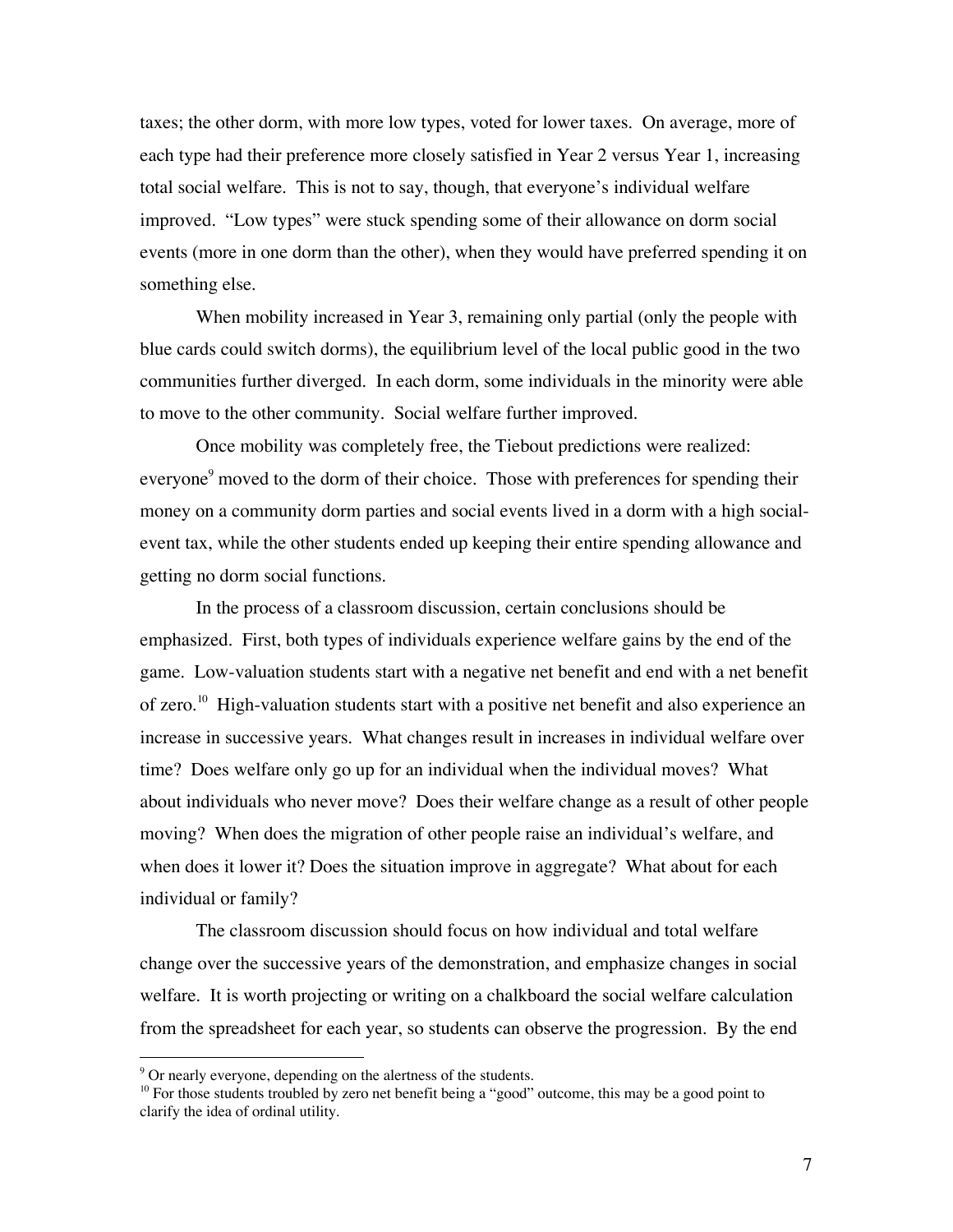of Year 4, most students realize that when similar individuals perfectly sort together into communities according to their taste for a public good, social welfare is maximized (assuming the Tiebout assumptions hold).

After presenting the predictions, one might also discuss the conditions (assumptions) of the model. There are no economies of scale in production, no spillover effects between dorms, and the good exhibits both non-rivalry and non-excludability within the dorm.

The game and the above discussion of it should vividly illustrate the concepts of the Tiebout model for the students. With that accomplished, a broader discussion can begin regarding the complexities of public goods and the importance of the assumptions of the model.

A good place to start might be having students discuss their own experience with residential choice and the communities in which they have lived. How did their family decide where to locate? Did the quality of the schools or other local public goods like overall safety (police, fire protection) or amenities (parks, libraries) matter to their decision? Do they believe everyone in their community wants exactly the same thing from the local government? In other words, just how complete is the residential sorting they observe in the real world? The instructor can list the different moving factors on the board and then ask whether the assumptions are likely to hold in the real world.

For example, the instructor could ask how the model might apply to education. A concerned student might argue that segregation by education would be unfair if income were unequal. Although incomes were assumed equal at \$1000, the restricted mobility in the demonstration might imply lower overall wealth levels for the immobile residents. This could be taken as an illustration of "white flight" from inner cities to suburbs. A more savvy student might add that educational sorting could be inefficient if the assumptions of the model are violated. For example, there are positive spillover effects if better educated citizens make more intelligent voters. There may also be positive spillover effects of integration,<sup>11</sup> or threshold levels of efficient provision (school size).

In general, it is important to emphasize the implications of relaxing the model's assumptions. There are many questions the instructor could pose. What happens if we

<sup>&</sup>lt;sup>11</sup> See Johnson et. al for a sorting game with this structure.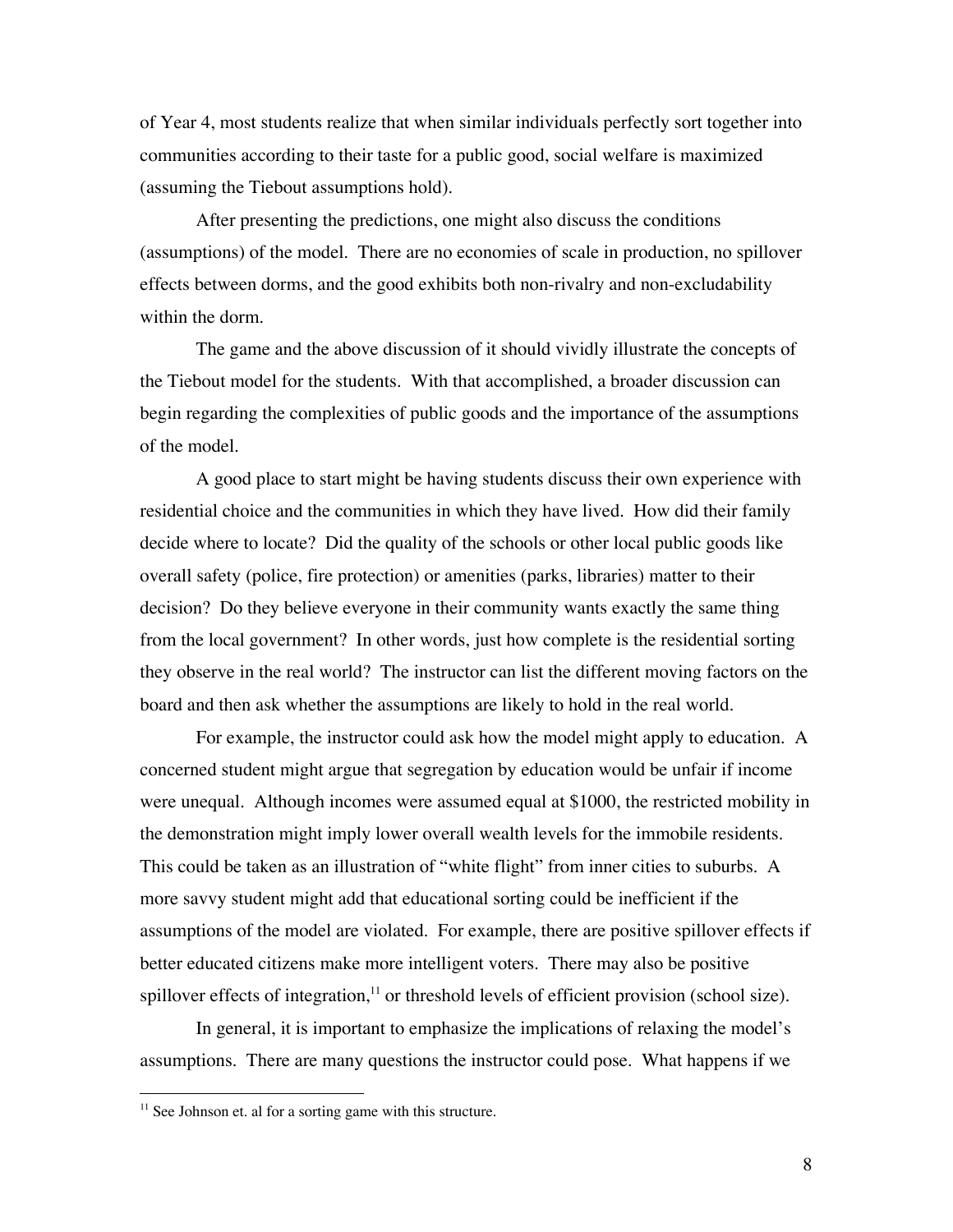have more than two types of residents, but only two communities? Can welfare be perfectly maximized by costless sorting? Or, what if there are differences in the efficient size of the community for the provision of different local public goods? In this case, a single household would belong to multiple local-public-good communities (for example, the city provides police protection, a district provides schools, and a county provides parks). Will the efficient level be reached?

Perhaps most important is a discussion of the costless mobility assumption. Students should be able to come up with several reasons why moving might be difficult. Perhaps the need to locate near the jobs of both parents restricts a family's mobility, or maybe it is simply too costly to pay the broker's fees involved in buying and selling a house. Maybe obtaining information on alternative location choices is costly. Or perhaps the restrictions on mobility are subtler. Housing discrimination may preclude families from living in certain areas that more closely match their level of demand for such government services as K-12 education. In this case, the equilibrium may be far from efficient. In fact, the equilibrium cannot be expected to Pareto dominate the Year 1 allocation if high-valuation residents remain stuck in a location into which low valuation voters migrate. A discussion of state and federal grants and subsidies to local education can follow from this, as well as school voucher programs.

#### **V. Further reading**

The starting point of the literature on the provision of public goods is Samuelson's seminal piece "The Pure Theory of Public Expenditure" (1954), which shows that the private production of public goods is inefficient. Since markets are unable to provide public goods, attention focused on the possibility of government provision of these goods. However, without market prices as signals, the fundamental problem is to ascertain individual's valuation of a public good. Clarke (1971), Groves (1973), and Groves and Ledyard (1977) made important contributions to this literature by designing preference revelation mechanisms. Tiebout (1956), on the other hand, argued that we could return to the principles of the market to uncover consumer's valuation for some types of public goods. For local public goods at least, competition among local jurisdictions can lead to an efficient provision. Consumers, facing a number of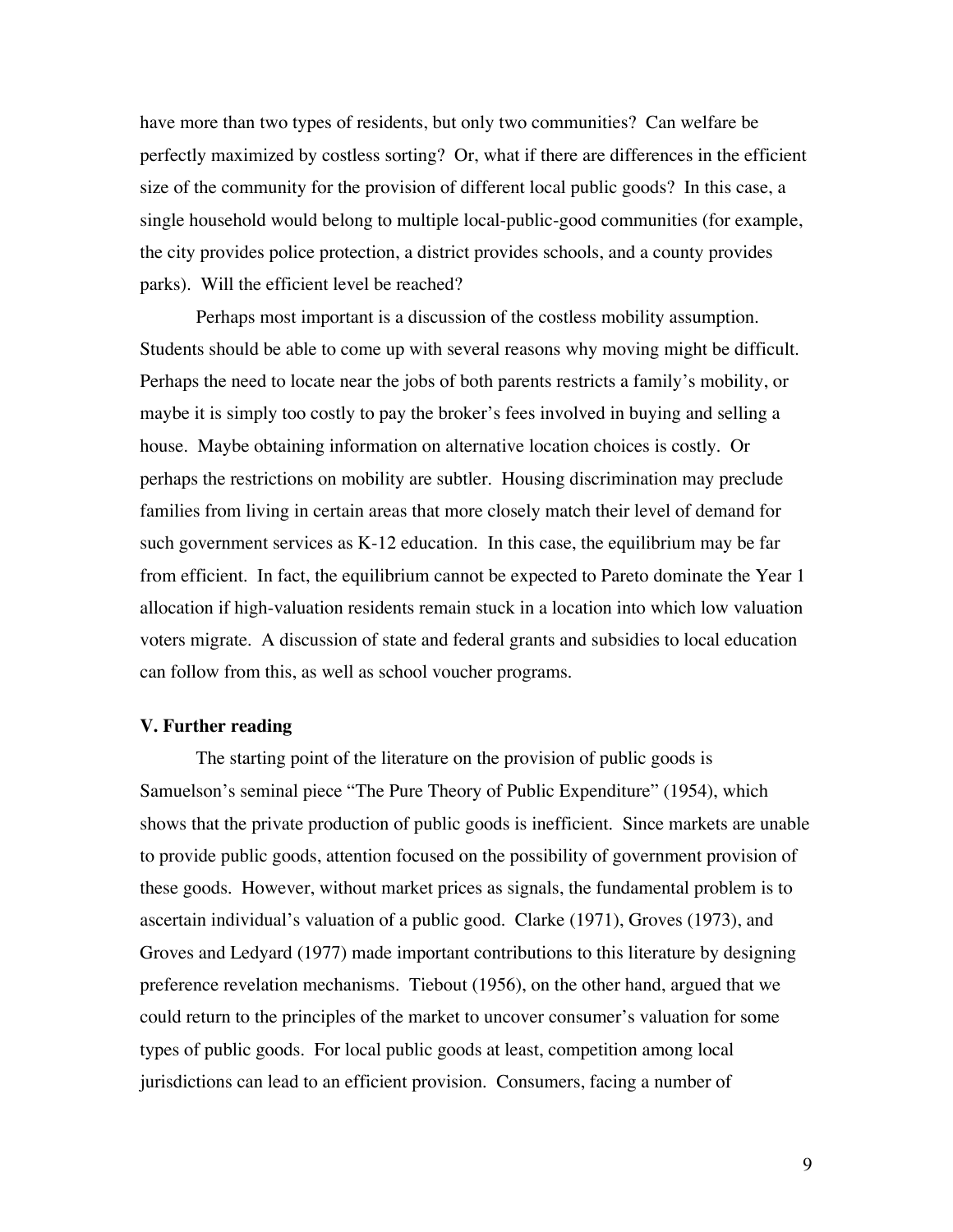communities with different levels of taxes and local public goods, reveal their true valuation of the local public good by moving to the community that most closely mirrors their preferences. This approachable article demonstrates to undergraduates that important innovations in economic theory can be conceived and expressed in a nontechnical way. For a good general discussion of the Tiebout model in the context of fiscal federalism and an undergraduate public-finance class, see Hyman (1993) or Stiglitz (2000).

The conceptual ideas presented in Tiebout have made a lasting contribution in many different areas of the social sciences. In the field of economics, one can find the Tiebout hypothesis playing an important role in questions of school choice (Rubinfield et al., 1987) and tax capitalization (Bloom et al., 1983; Mieszkowski and Zodrow, 1989). In addition, Tiebout's basic idea that communities compete for residents has been borrowed in the literature about firm location and tax competition policy (Brueckner, 2000). The idea of sorting in a non-spatial dimension is also important in Buchanan's (1965) work on clubs.

The contribution of Tiebout also extends to other fields. In particular, political scientists have explored whether the Tiebout results apply in different political or voting regimes (Kollman, Miller, and Page, 1997). The Tiebout model also underlies research on the political implications of devolution, especially the expectation that state governments will "race to the bottom" in their provision of social welfare benefits, competing for productive capital and avoiding redistributive policies (Brace, 1993; Peterson, 1981; Donahue, 1997). Political scientists have also investigated the microfoundations of the Tiebout model, especially whether individuals are sufficiently informed and mobile to sort themselves (Bickers and Stein, 1998; Lowery, Lyons, and DeHoog, 1995; Peterson and Rom 1989; Schenider, Teske, Mintrom, and Best, 1993).

10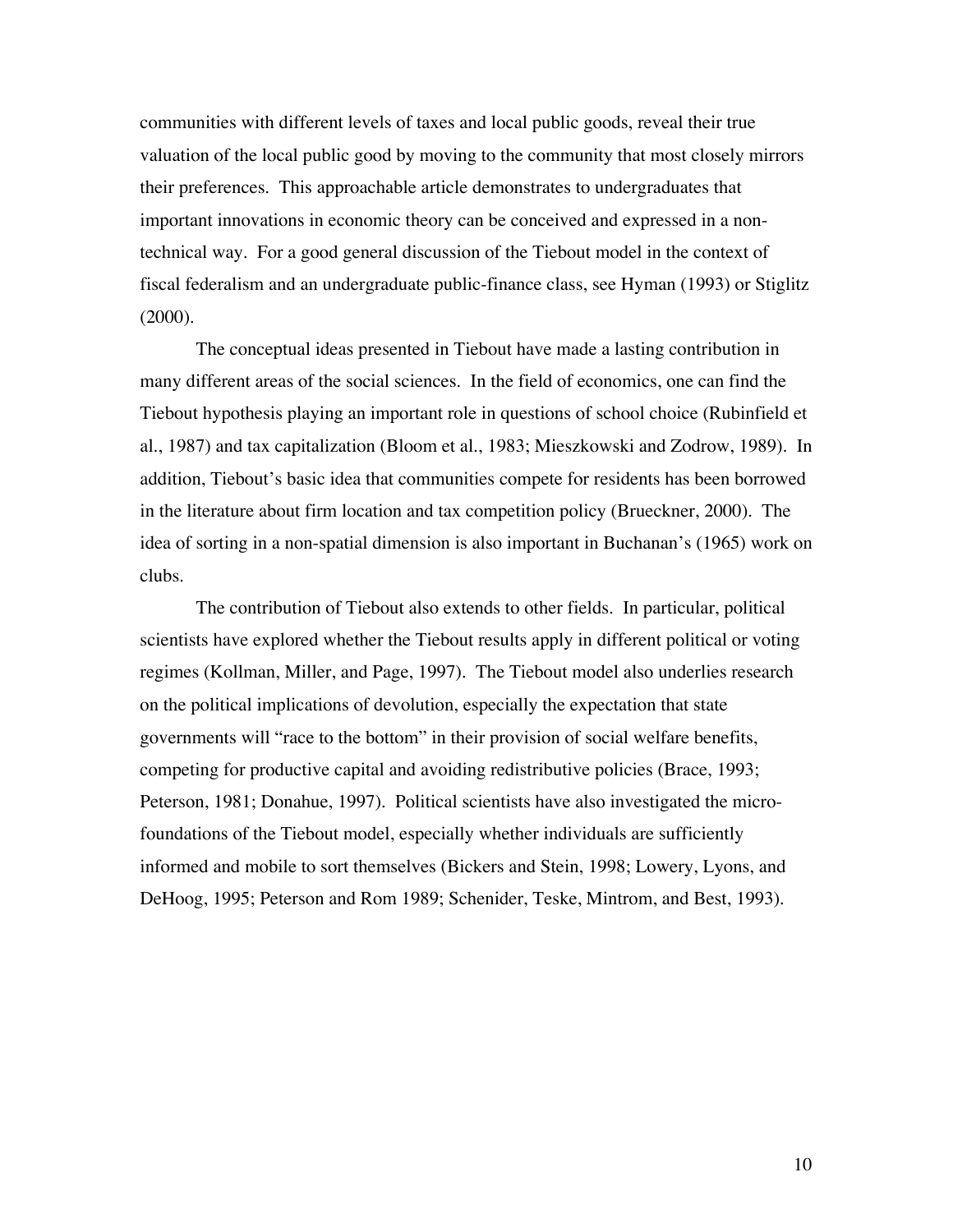#### **References**

- Bloom, H.S., H.F. Ladd, and J. Yinger, "Are Property Taxes Capitalized into House Values?" in Local Provision of Public Services: The Tiebout Model After Twenty-Five Years, ed. by G.R. Zodrow, 145-164. New York: Academic Press, 1983.
- Bickers, Kenneth N., and Robert M. Stein, "The Microfoundations of the Tiebout Model." Urban Affairs Review 1998, 34:1, 76-93.
- Brace, Paul. State Government and Economic Performance. 1993. Baltimore, MD: Johns Hopkins University Press.
- Brueckner, Jan K., "A Tiebout/Tax-Competition Model." Journal of Public Economics 2000, 77:2, 285-306.
- Buchanan, J.M., "An Economic Theory of Clubs," Economica 1965, 33, 1-14.
- Clarke, Edward H., "Multipart Pricing of Public Goods." Public Choice 1971, 11, 17- 33.
- Donahue, John D., "Tiebout? Or Not Tiebout? The Market Metaphor and America's Devolution Debate." Journal of Economic Perspectives 1997, 11:4, 73-82.
- Groves, Theodore, "Incentives in Teams." Econometrica 1973, 41, 617-631.
- Groves, Theodore, and John Ledyard, "Some Limitations of the Demand-Revealing Process." Public Choice 1977, 29:2, 107-124.
- Hyman, David N., Public Finance: A Contemporary Application of Theory to Policy, New York: The Dryden Press, 1993.
- Kollman, Ken, John H. Miller, and Scott E. Page, "Political Institutions and Sorting in a Tiebout Model." American Economic Review 1997, 87:5, 977-992.
- Lowery, David, W. E. Lyons, and Ruth Hoogland DeHoog, "The Empirical Evidence for Citizen Informatrion and a Local Market for Public Goods." American Political Science Review 1995, 87:3, 705-7.
- Mieszkowski, Peter and George R. Zodrow, "Taxation and the Tiebout Model: the Differential Effects of Head Taxes, Taxes on Land Rents, and Property Taxes." Journal of Economic Literature 1989, 27:3, 1098-1146.

Peterson, Paul. City Limits. 1981. Chicago, IL: University of Chicago Press.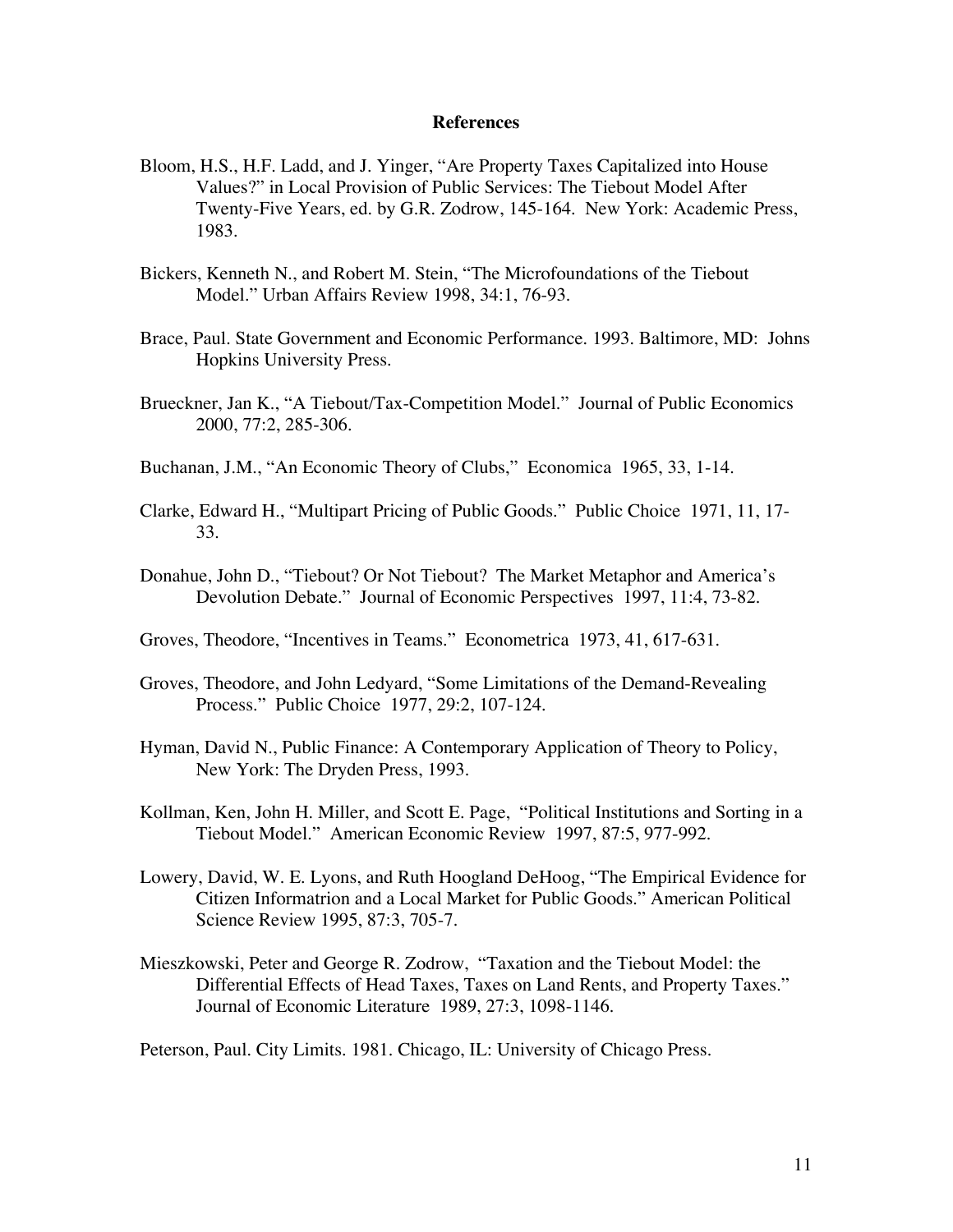- Peterson, Paul, and Mark Rom, "American Federalism, Welfare Policy, and Residential Choices." American Political Science Review 1989, 83,3:711-28.
- Rosen, Harvey S., Public Finance, sixth edition, Boston: McGraw-Hill Irwin, 2002.
- Rubinfeld, Daniel L., Perry Sharipo, and Judith Roberts, "Tiebout Bias and the Demand for Local Public Schooling." Review of Economics and Statistics 1987, 69:3, 426-437.
- Samuelson, Paul A., "The Pure Theory of Public Expenditure." The Review of Economics and Statistics 1954, 36, 387-389.
- Stiglitz, Joseph E., Economics of the Public Sector, London: W.W. Norton & Company, 2000.
- Teske, Paul, Mark Schneider, Michael Mintrom, and Samuel Best. "Establishing the Micro Foundations of a Macro Theory: Information, Movers, and the Competitive Local Market for Public Goods." American Political Science Review 1993, 87:3, 702-13.
- Tiebout, Charles M., "A Pure Theory of Local Expenditures." Journal of Political Economy 1956, 64:5, 416-424.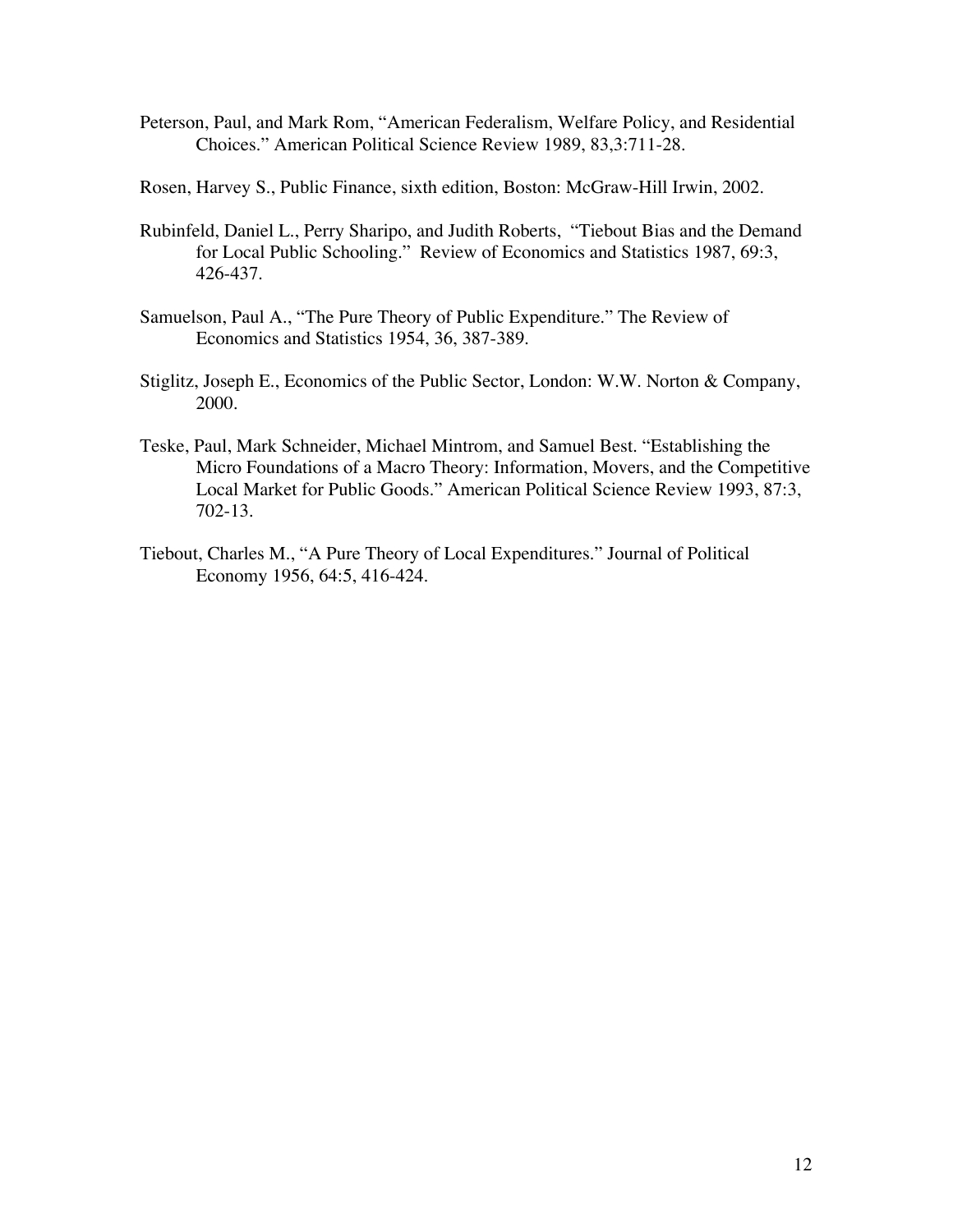# **Appendix 1. Instructions for Low-Value Residents**

### **Instructions for the Local Public Good Game**

Suppose you live in a dorm that's deciding how much money to raise for a collective fund that will be spent on parties and social events for your dorm. Your dorm is voting on the amount of money that each resident will equally contribute to the fund for the current school year.

Your room, board, and tuition are already paid for, and you have a spending allowance of \$1000 at the beginning of each year that you may use freely for entertainment, books, etc.

The dorm will decide on a level of per-capita taxation, *T*, between 0 and 100, which will be paid out of your \$1000 spending account. The level of taxation will represent the number of dollars in taxes that you and everyone else in your dorm must each pay. These taxes will be used to sponsor social events in your dorm. Residents of your hypothetical dorm enjoy these social events differently. As a result, you have each been assigned a personal value multiplier.

*Your personal value multiplier is 0.*

To calculate the value you derive from your dorm's parties and social events, take your personal value multiplier times *T*. In your case, the value you derive would be  $(0 \times T)$ . As other people may have different values, we ask that you *keep your value private*.

In addition to these instructions, you have received a record sheet. You will be using this sheet to record the level of taxes, *T*, imposed by the dorm, as well as the value that you receive from the parties that are funded by these taxes. You will also calculate your after-tax welfare: that is, the value of your spending account (\$1000), minus the taxes you pay, plus your own personal value of the social events. Here's the way your record sheet will look:

Level of taxation chosen (*T*): \_\_\_\_\_\_\_

| Your spending account                            |  |
|--------------------------------------------------|--|
| <b>PLUS</b>                                      |  |
| Your value of the social events $(= 0 \times T)$ |  |
| <i>MINUS</i>                                     |  |
| Your tax payment for the social events $(=T)$    |  |
| <b>EQUALS</b>                                    |  |
| Your after-tax welfare                           |  |

To determine the taxation level, the dorm's governing committee will survey its residents. They will ask which of three possible taxation levels you prefer: 0, 50, or 100. They will then calculate the average of your choices and impose that average as the taxation level.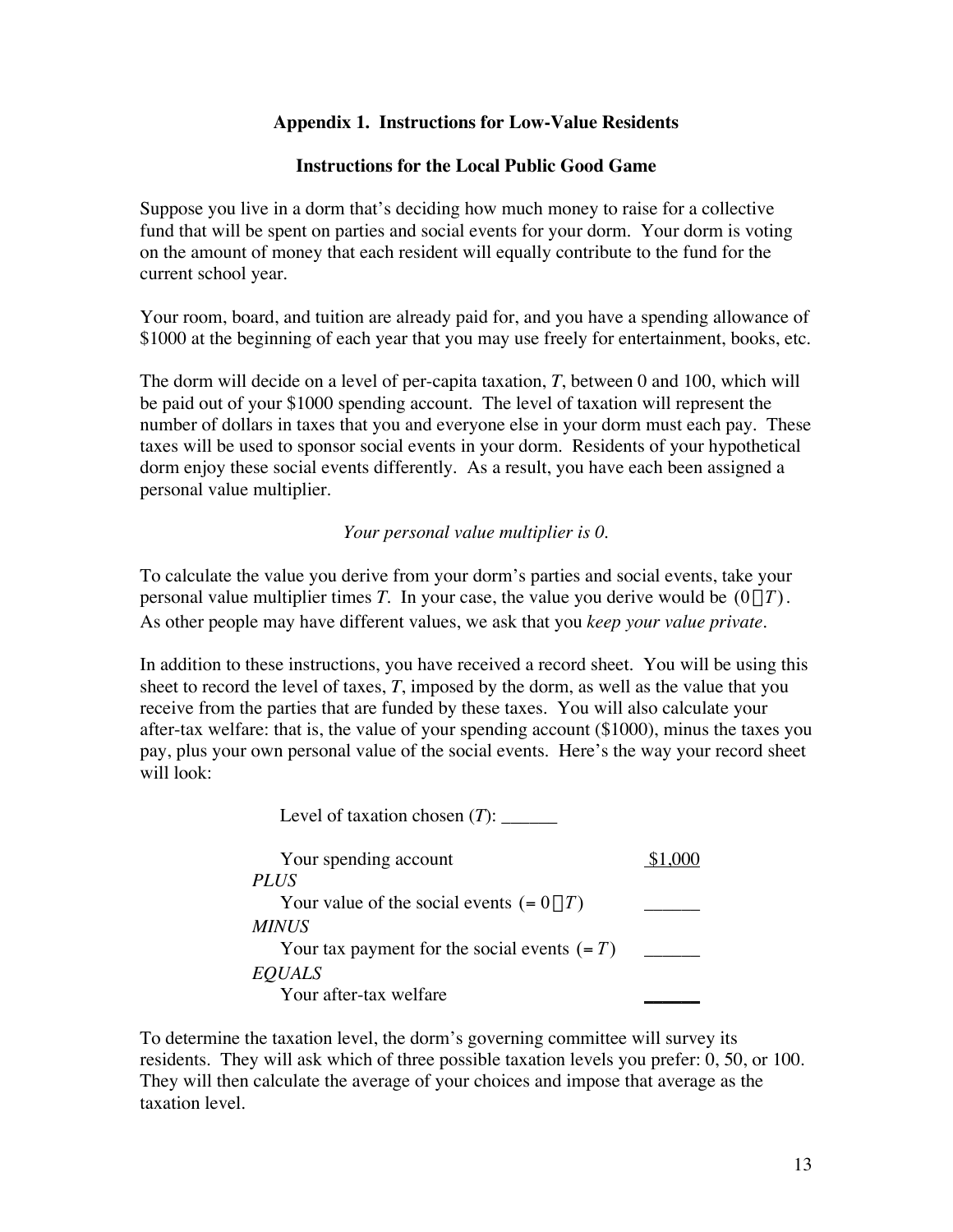Are there any questions so far?

Let's work through an example.

Imagine that there are 10 residents in your dorm, and that 2 of them vote for a level of 0 taxes, none vote for 50, and 8 vote for 100. The average choice is then

$$
\frac{(2 \times \$0) + (0 \times \$50) + (8 \times \$100)}{10} = \$80,
$$

so the taxation level will be \$80 for everyone in the dorm. We have used this information to calculate your after-tax welfare on the following practice worksheet:

Level of taxation chosen  $(T)$ :  $\frac{\$80}{\$80}$ 

| Your spending account                            | \$1,000 |
|--------------------------------------------------|---------|
| <i>PLUS</i>                                      |         |
| Your value of the social events $(= 0 \times T)$ | 80      |
| <b>MINUS</b>                                     |         |
| Your tax payment for the social events $(=T)$    | \$80    |
| <b>EQUALS</b>                                    |         |
| Your after-tax welfare                           |         |

Are there any final questions before we begin?

Your local government will now conduct its first survey. Take a moment to think about which of the following three options you prefer:

> Taxation of \$0 Taxation of \$50 Taxation of \$100

After the vote is taken, we will announce the results and will then proceed to the next year.

At the beginning of each year, you will be given verbal instructions related to that particular year. Please listen carefully and do not hesitate to ask questions if you have them.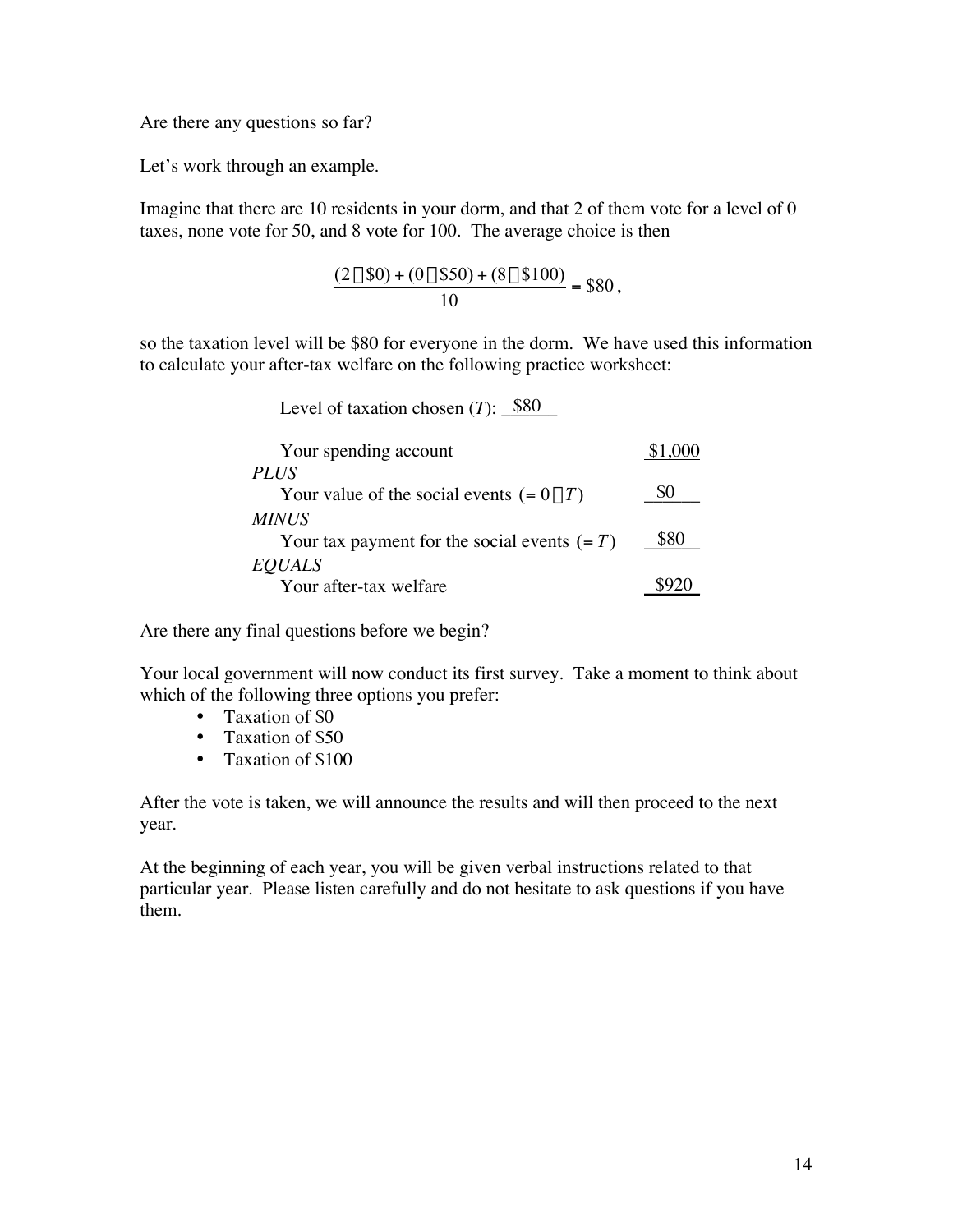| Year 1 |                                                  |         |
|--------|--------------------------------------------------|---------|
|        | Your spending account<br><b>PLUS</b>             | \$1,000 |
|        | Your value of the social events $(= 0 \times T)$ |         |
|        | <b>MINUS</b>                                     |         |
|        | Your tax payment for the social events $(=T)$    |         |
|        | <b>EQUALS</b>                                    |         |
|        | Your after-tax welfare                           |         |
| Year 2 |                                                  |         |
|        | Your spending account<br><b>PLUS</b>             | \$1,000 |
|        | Your value of the social events $(= 0 \times T)$ |         |
|        | <b>MINUS</b>                                     |         |
|        | Your tax payment for the social events $(=T)$    |         |
|        | <b>EQUALS</b>                                    |         |
|        | Your after-tax welfare                           |         |
| Year 3 |                                                  |         |
|        | Your spending account<br><b>PLUS</b>             | \$1,000 |
|        | Your value of the social events $(= 0 \times T)$ |         |
|        | <b>MINUS</b>                                     |         |
|        | Your tax payment for the social events $(=T)$    |         |
|        | <b>EQUALS</b>                                    |         |
|        | Your after-tax welfare                           |         |
| Year 4 |                                                  |         |
|        | Your spending account<br><b>PLUS</b>             | \$1,000 |
|        | Your value of the social events $(= 0 \times T)$ |         |
|        | <b>MINUS</b>                                     |         |
|        | Your tax payment for the social events $(=T)$    |         |
|        | <b>EQUALS</b>                                    |         |
|        | Your after-tax welfare                           |         |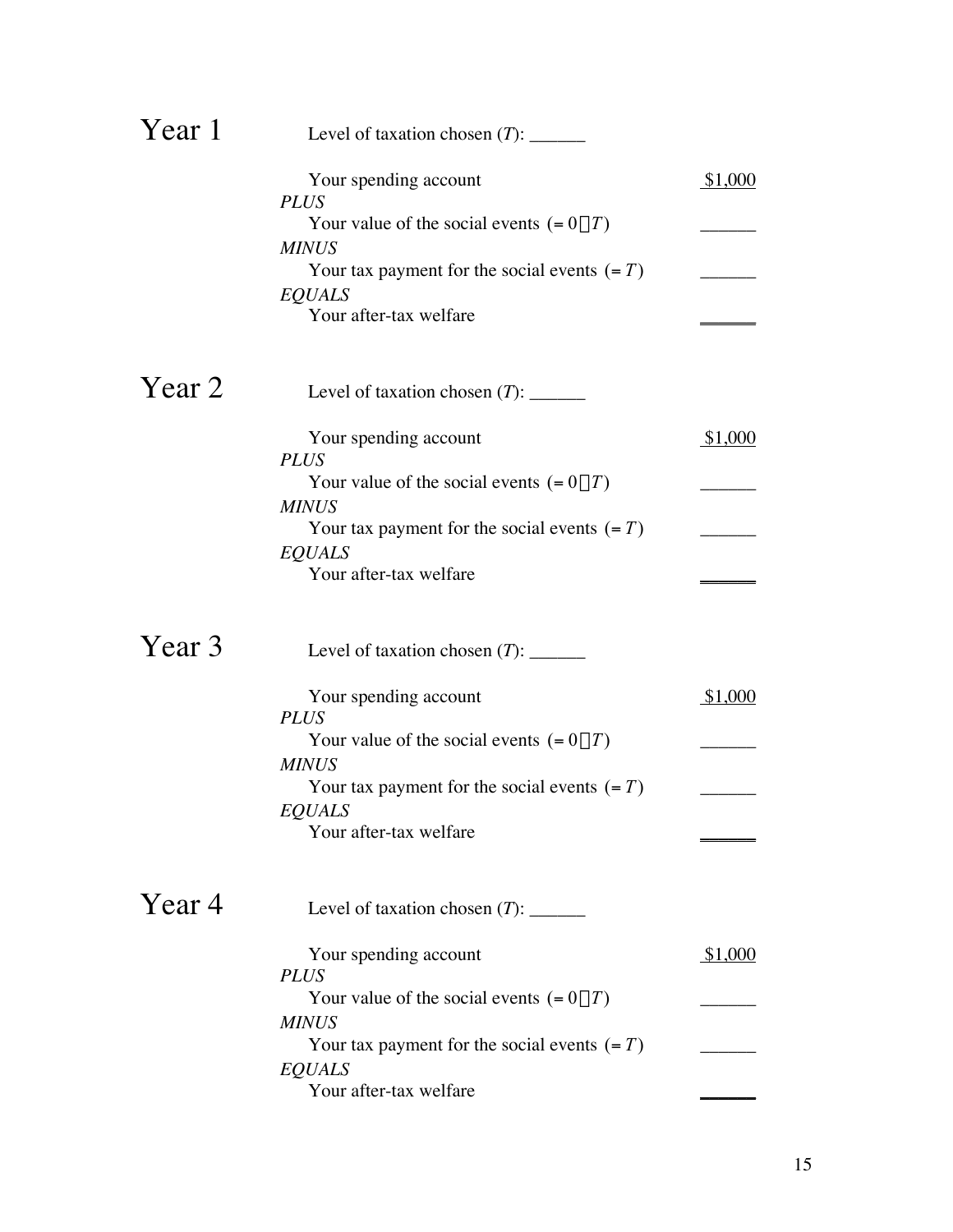# **Appendix 2. Instructions for High-Value Residents**

### **Instructions for the Local Public Good Game**

Suppose you live in a dorm that's deciding how much money to raise for a collective fund that will be spent on parties and social events for your dorm. Your dorm is voting on the amount of money that each resident will equally contribute to the fund for the current school year.

Your room, board, and tuition are already paid for, and you have a spending allowance of \$1000 at the beginning of each year that you may use freely for entertainment, books, etc.

The dorm will decide on a level of per-capita taxation, *T*, between 0 and 100, which will be paid out of your \$1000 spending account. The level of taxation will represent the number of dollars in taxes that you and everyone else in your dorm must each pay. These taxes will be used to sponsor social events in your dorm. Residents of your hypothetical dorm enjoy these social events differently. As a result, you have each been assigned a personal value multiplier.

*Your personal value multiplier is 2.*

To calculate the value you derive from your dorm's parties and social events, take your personal value multiplier times *T*. In your case, the value you derive would be  $(2 \times T)$ . As other people may have different values, we ask that you *keep your value private*.

In addition to these instructions, you have received a record sheet. You will be using this sheet to record the level of taxes, *T*, imposed by the dorm, as well as the value that you receive from the parties that are funded by these taxes. You will also calculate your after-tax welfare: that is, the value of your spending account (\$1000), minus the taxes you pay, plus your own personal value of the social events. Here's the way your record sheet will look:

Level of taxation chosen (*T*): \_\_\_\_\_\_\_

| Your spending account                            |  |
|--------------------------------------------------|--|
| <b>PLUS</b>                                      |  |
| Your value of the social events $(= 2 \times T)$ |  |
| <i>MINUS</i>                                     |  |
| Your tax payment for the social events $(=T)$    |  |
| <b>EQUALS</b>                                    |  |
| Your after-tax welfare                           |  |

To determine the taxation level, the dorm's governing committee will survey its residents. They will ask which of three possible taxation levels you prefer: 0, 50, or 100. They will then calculate the average of your choices and impose that average as the taxation level.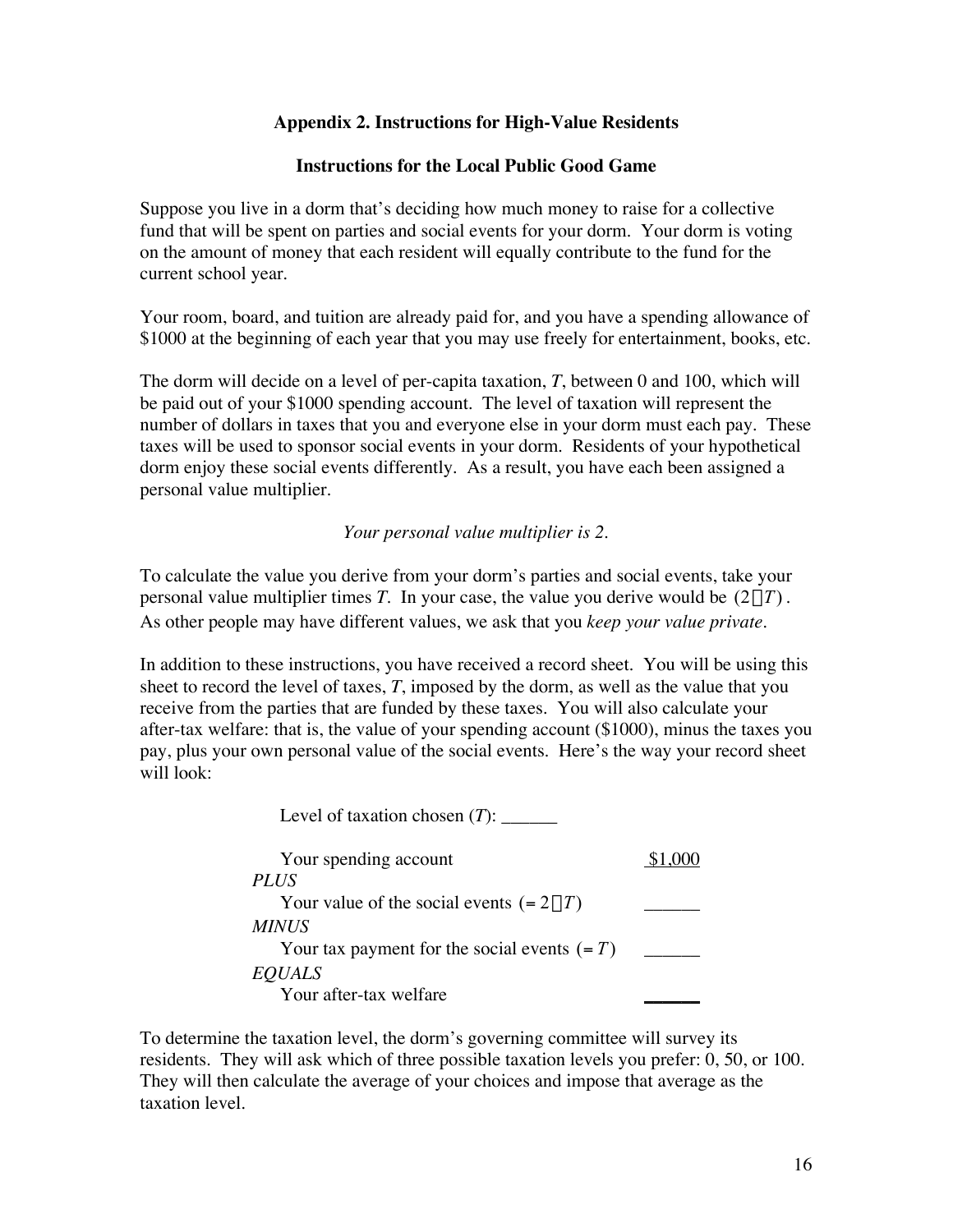Are there any questions so far?

Let's work through an example.

Imagine that there are 10 residents in your dorm, and that 2 of them vote for a level of 0 taxes, none vote for 50, and 8 vote for 100. The average choice is then

$$
\frac{(2 \times \$0) + (0 \times \$50) + (8 \times \$100)}{10} = \$80,
$$

so the taxation level will be \$80 for everyone in the dorm. We have used this information to calculate your after-tax welfare on the following practice worksheet:

Level of taxation chosen  $(T)$ :  $\frac{\$80}{\$80}$ 

| Your spending account                                           | \$1,000 |
|-----------------------------------------------------------------|---------|
| <i>PLUS</i><br>Your value of the social events $(= 2 \times T)$ | \$160   |
| <i>MINUS</i><br>Your tax payment for the social events $(=T)$   | \$80    |
| <b>EQUALS</b>                                                   |         |
| Your after-tax welfare                                          | \$107   |

Are there any final questions before we begin?

Your local government will now conduct its first survey. Take a moment to think about which of the following three options you prefer:

> Taxation of \$0 Taxation of \$50 Taxation of \$100

After the vote is taken, we will announce the results and will then proceed to the next year.

At the beginning of each year, you will be given verbal instructions related to that particular year. Please listen carefully and do not hesitate to ask questions if you have them.